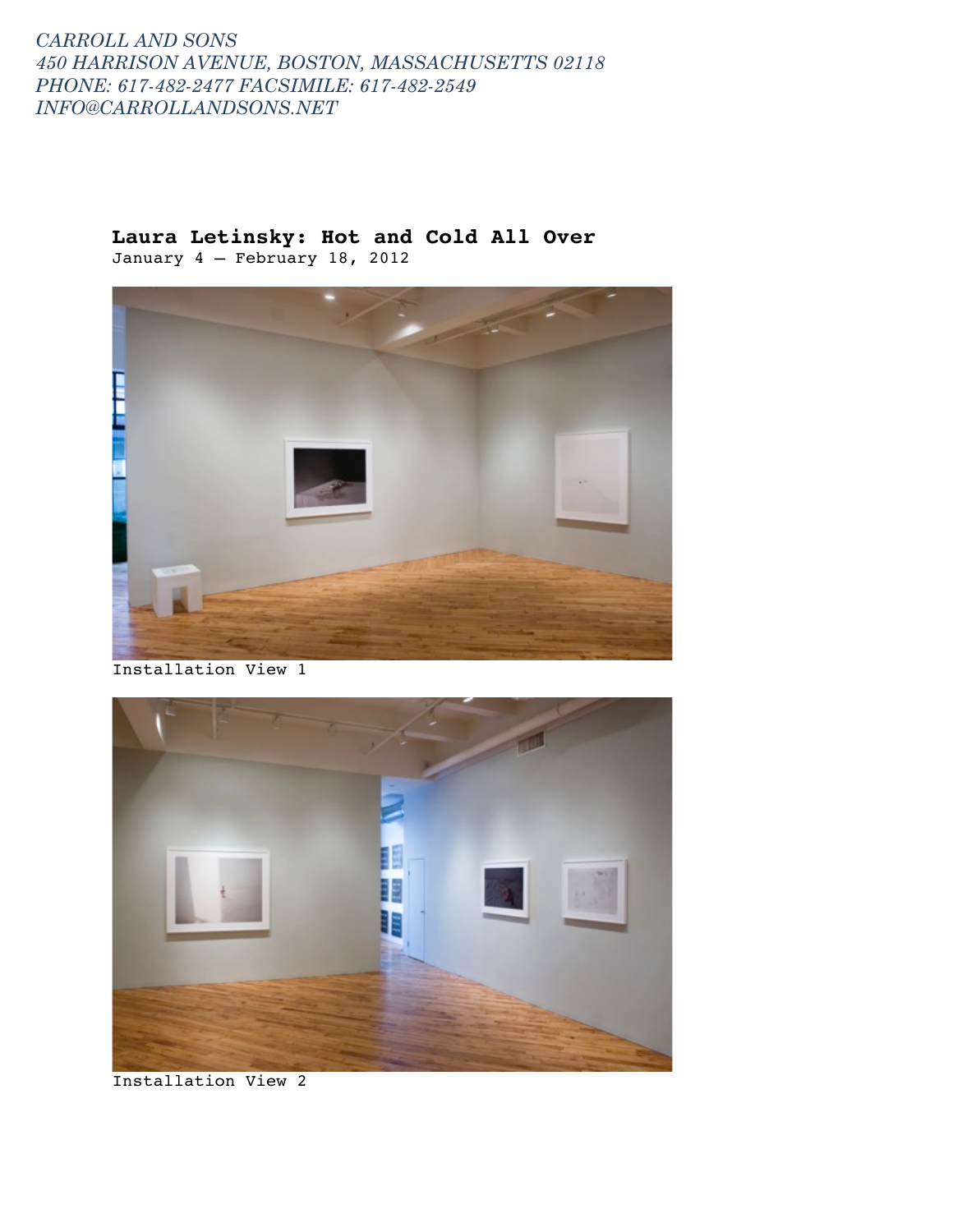

Installation View 3



Installation View 4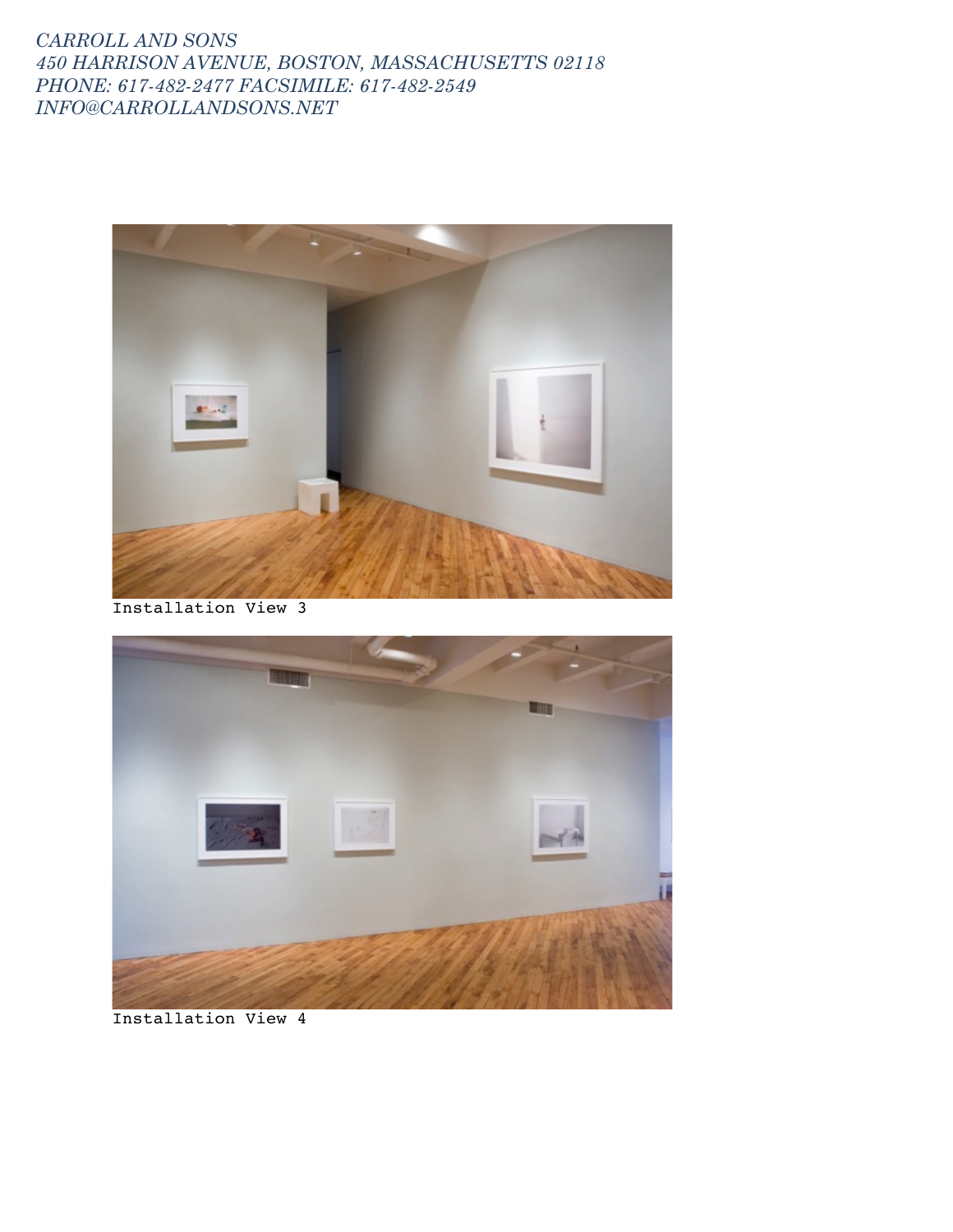

2006 C-Print 19.24 x 25" Edition of 9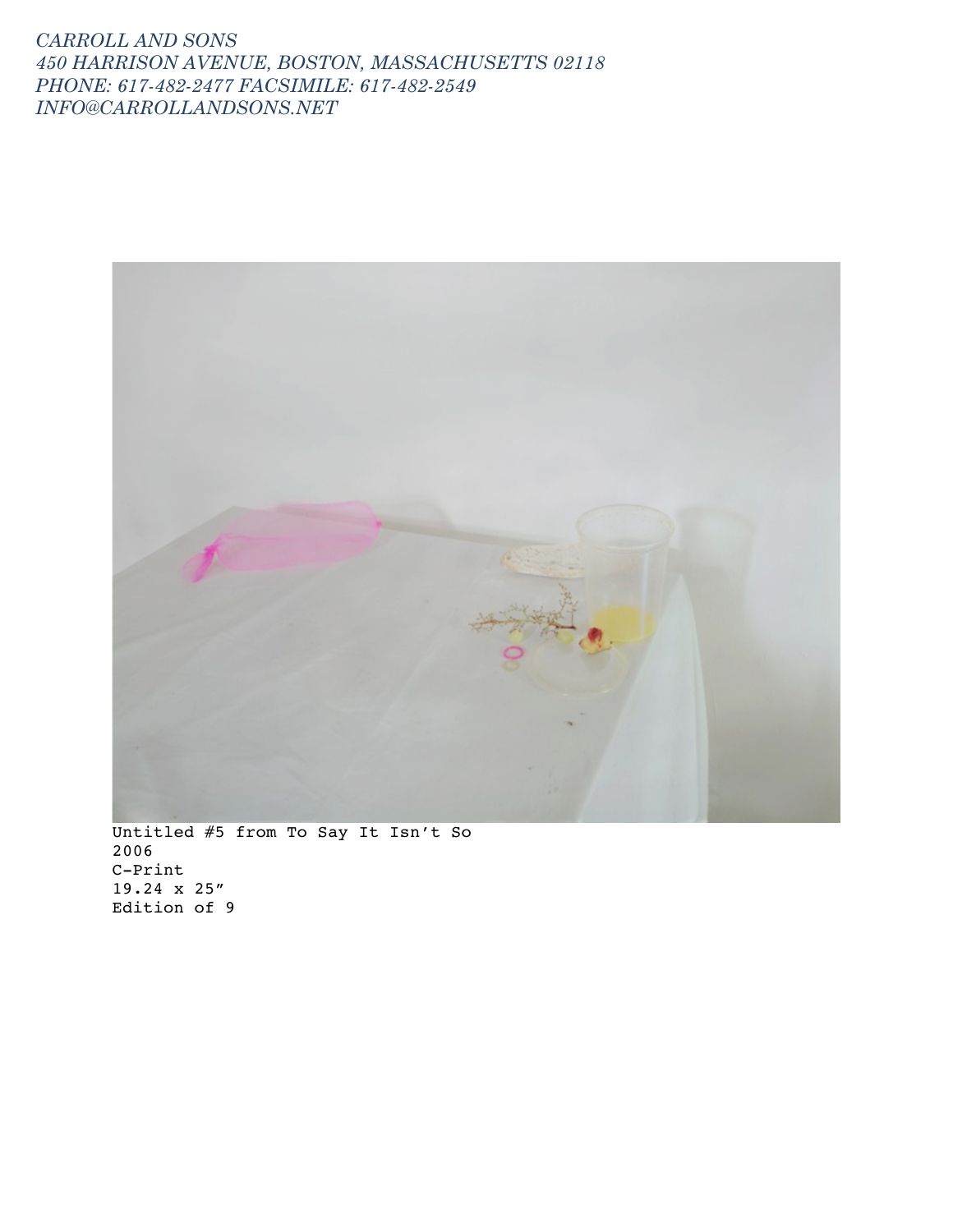

Untitled #26 from The Dog and The Wolf 2009 C-Print 48 x 33.6" Edition of 9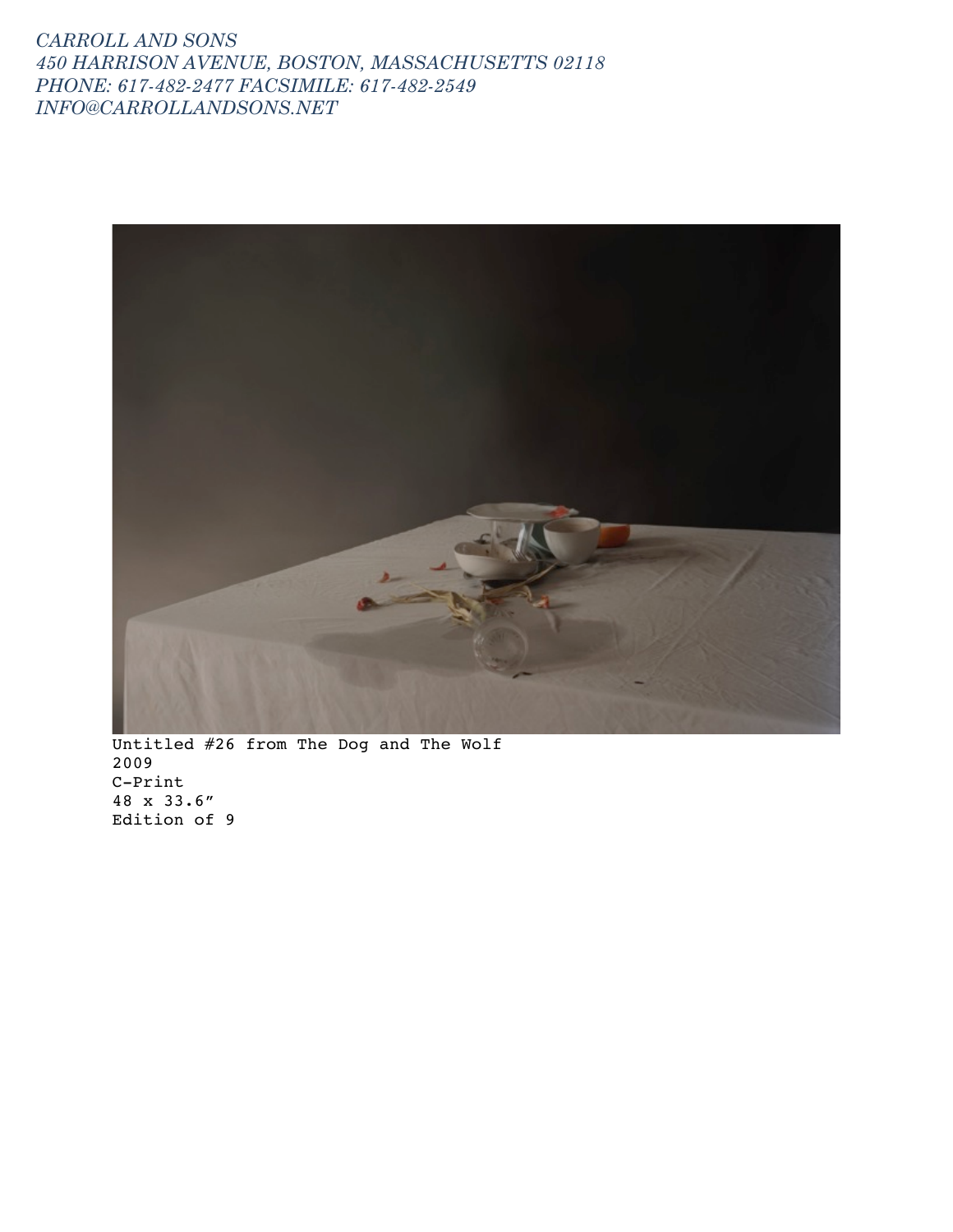

Untitled #1 from Fall 2008 C-Print 45 x 37" Edition of 9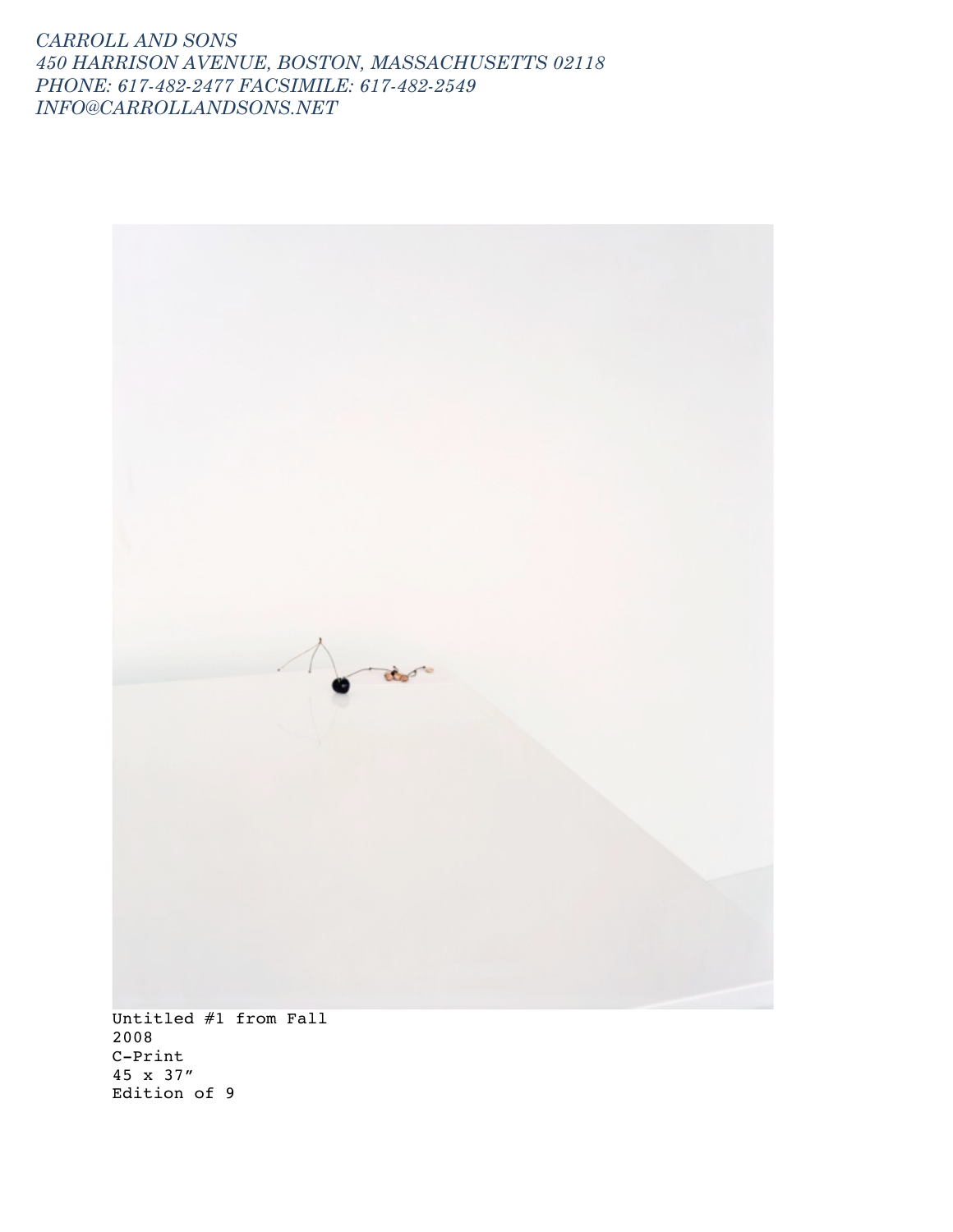

Untitled #64 from Hardly More Than Ever 2002 C-Print 17.5 x 26" Edition of 9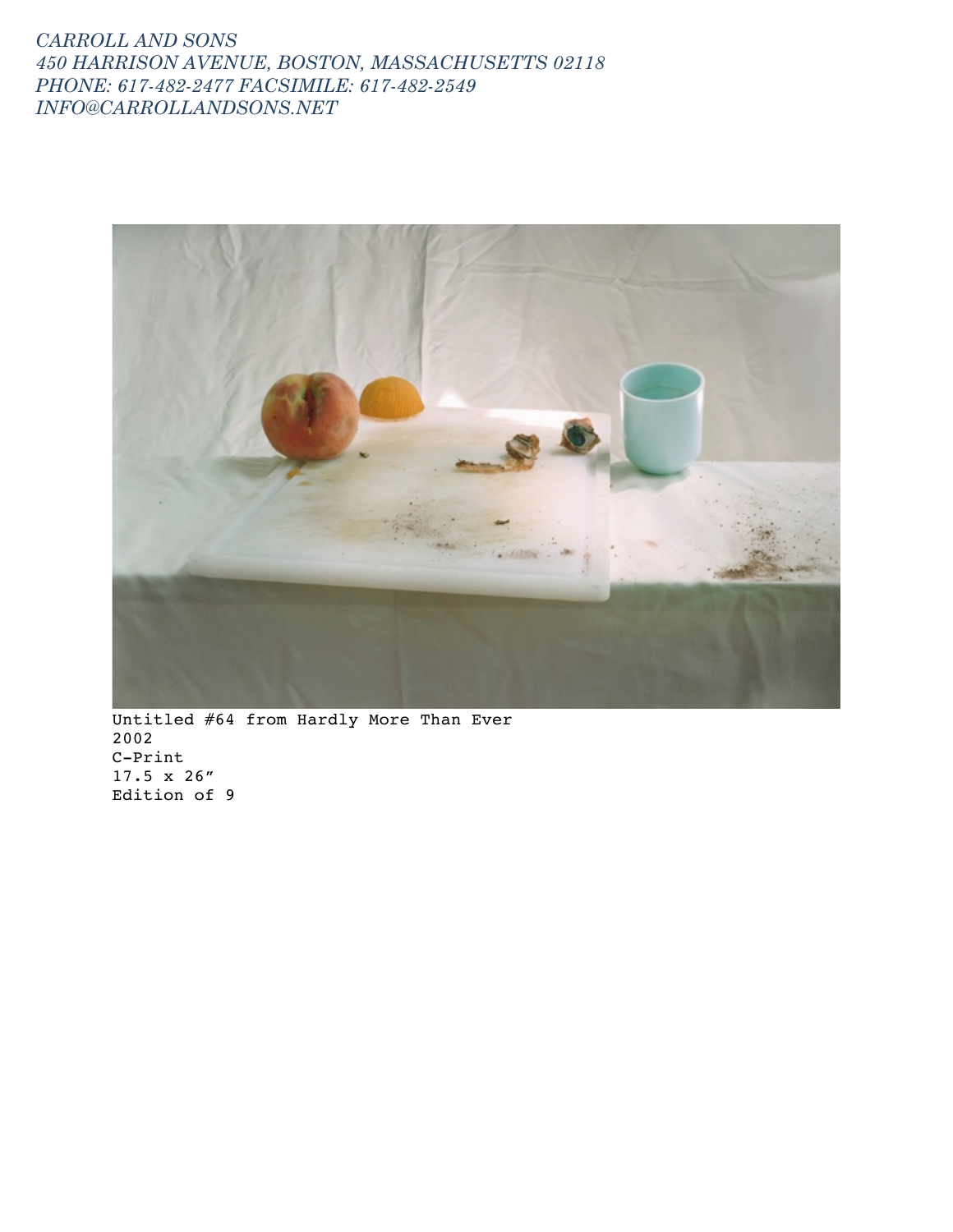

Untitled #8 from Fall 2009 C-Print 50 x 39.6" Edition of 9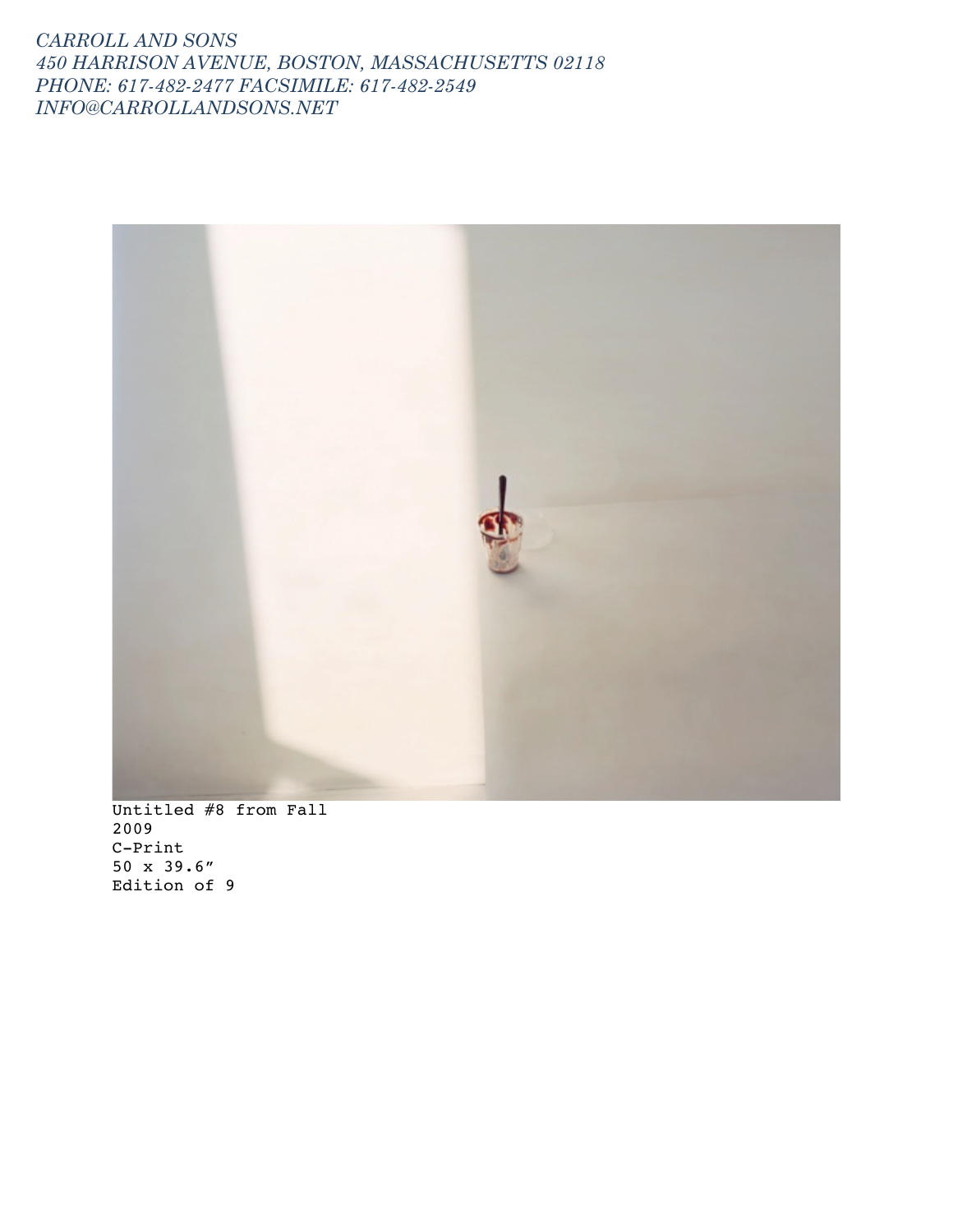

Untitled #4 from To Say It Isn't So 2006 C-Print 19.217 x 27" Edition of 9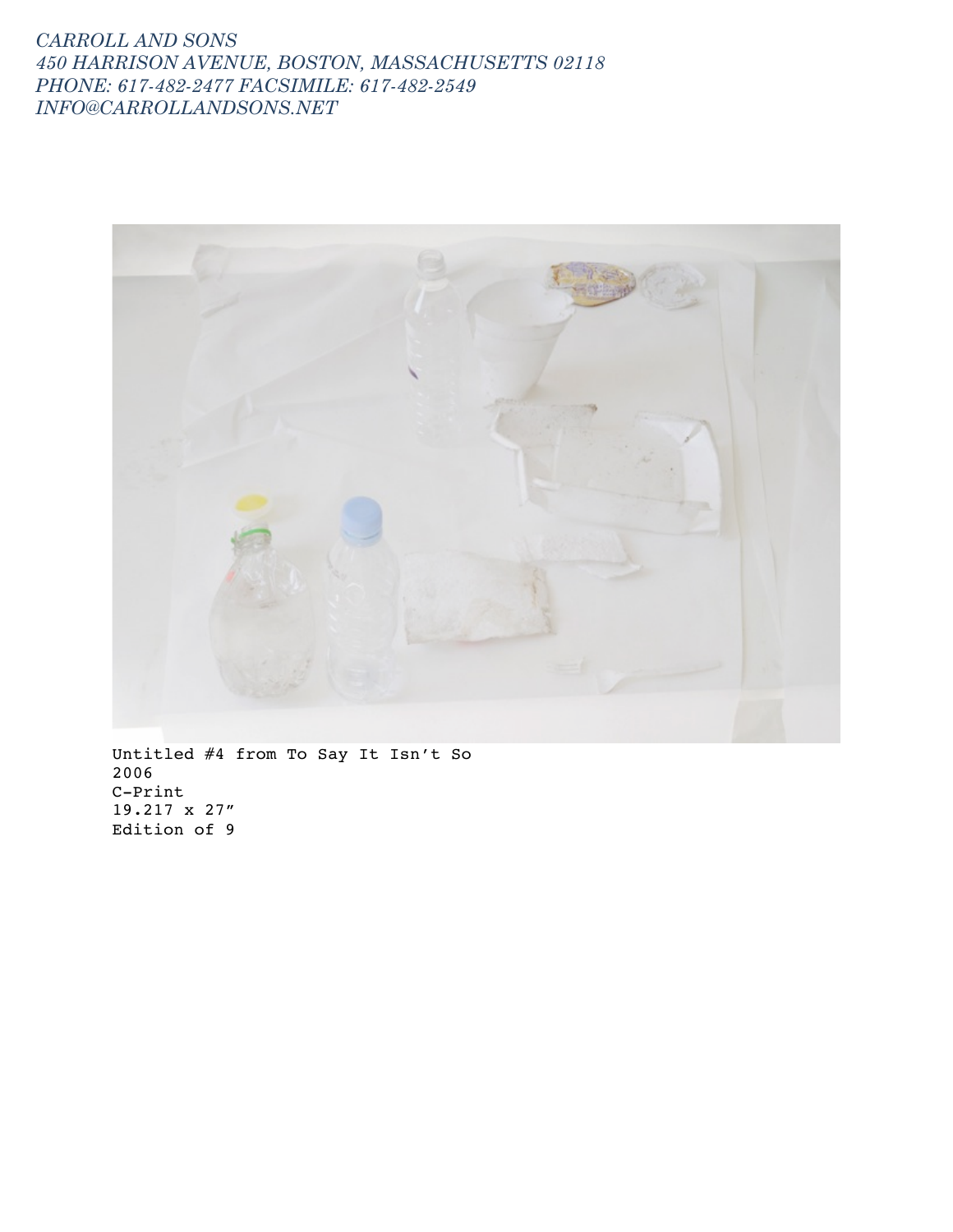

Untitled #17 from The Dog and The Wolf 2009 C-Print 25.7 x 40" Edition of 9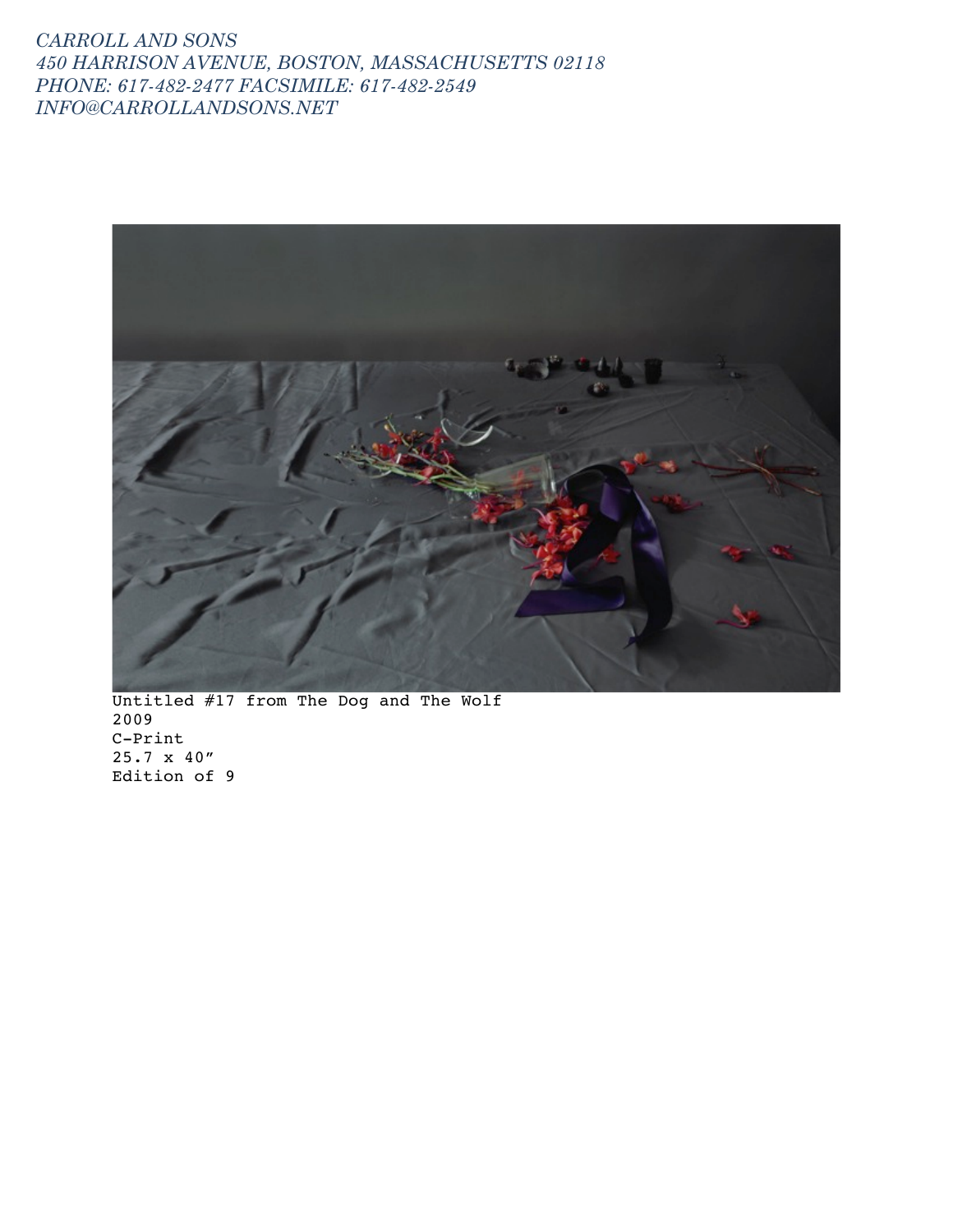

Untitled #29 from To Say It Isn't So 2007 C-Print 27 x 39" Edition of 9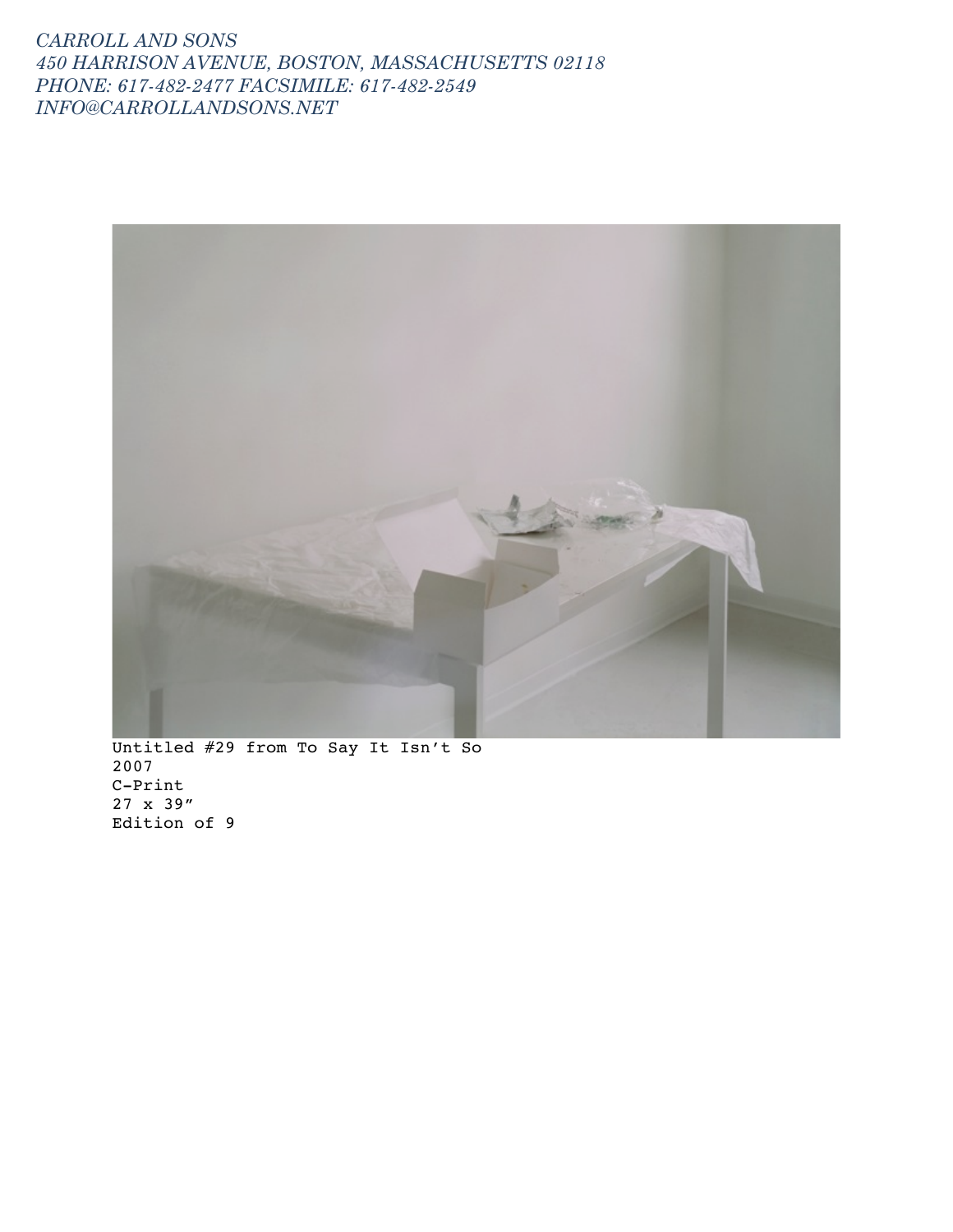

Untitled #10 from Hardly More Than Ever 1999 C-Print 24 1/16 x 19 5/8" Edition of 15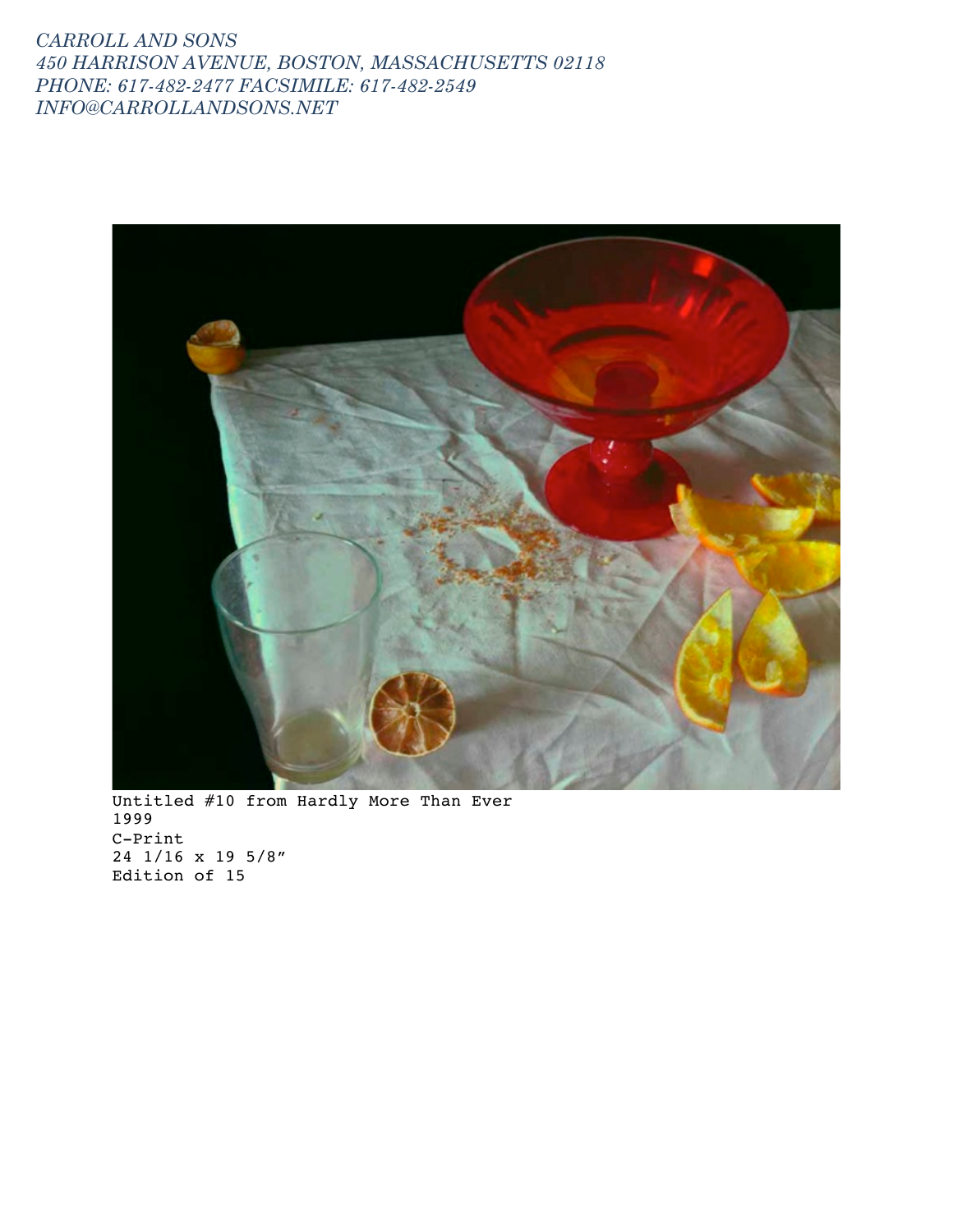

Untitled #15 from Hardly More Than Ever 1998 C-Print 24 3/4 x 14 7/8" Edition of 15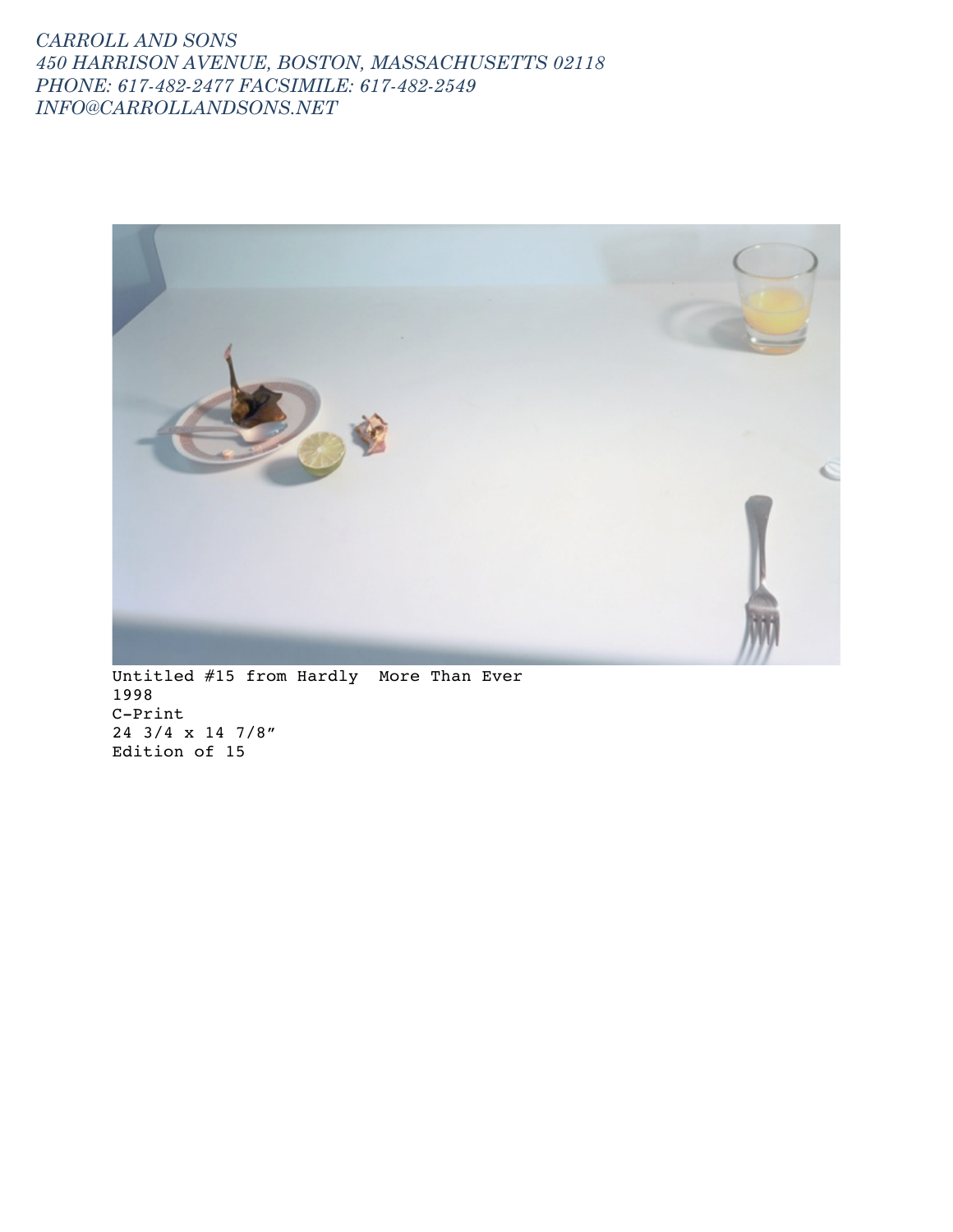### **LAURA L. LETINSKY**

### **EDUCATION**

- 1991 M.F.A. Photography, Yale University School of Art, New Haven, Connecticut
- 1986 Mentor Program, Manitoba Artists for Women's Art, Winnipeg, Canada
- 1986 B.F.A. Photography, University of Manitoba, Winnipeg, Canada

### **SELECTED SOLO AND TWO PERSON EXHIBITIONS**

|      | 2012 Survey Exhibition, Winnipeg Art Gallery (upcoming)           |
|------|-------------------------------------------------------------------|
|      | Chicago Works: Laura Letinsky, Museum of Contemporary Art,        |
|      | Chicago, Illinois                                                 |
|      | Carroll and Sons Gallery, Boston (upcoming)                       |
|      | Feast: Radical Hospitality in Contemporary Art, Smart Museum,     |
|      | Chicago, Illinois (upcoming)                                      |
| 2011 | What Matters, North Dakota Museum of Art                          |
| 2010 | Hardly More Than Ever, Peel Gallery, Houston, Texas               |
|      | The Dog and the Wolf, Monique Meloche Gallery, Chicago, Illinois  |
|      | Donald Young Gallery, Chicago, Illinois                           |
|      | After All, Yancey Richardson Gallery, New York                    |
| 2009 | To Want for Nothing, Brancolini Grimaldi Arte Contemporanea,      |
|      | Rome, Italy                                                       |
|      | Likeness, James Hyman Gallery, London, England                    |
| 2008 | Before the colors deepened and grew small, Galerie m Bochum,      |
|      | Bochum, Germany                                                   |
|      | Made In Chicago, Chicago Cultural Center                          |
|      | To Say It Isn't So, Paul Kusseneers Gallery, Antwerp, Belgium     |
| 2007 | Dirty Pretty Things, Brancolini Grimaldi Galerie, Rome, Italy     |
|      | To Say It Isn't So, Yancey Richardson Gallery, New York           |
|      | Hardly More Than Ever, Brancolini Grimaldi Gallery, Rome          |
|      | To Say It Isn't So, Monique Meloche Gallery, Chicago, Illinois    |
|      | Somewhere, Somewhere, Stephen Bulger Gallery, Toronto, Canada     |
| 2006 | Hardly More Than Ever, Michael Sturm Gallery, Stuttgart, Germany  |
|      | Hardly More Than Ever, Joseph Bellows Gallery, La Jolla,          |
|      | California                                                        |
|      | Somewhere, Somewhere, James Harris Gallery, Seattle, Washington   |
|      | Somewhere, Somewhere, Oakville Galleries, Oakville, Ontario,      |
|      | Canada                                                            |
| 2005 | Now Again, Gallerie Kusseneers, Antwerp, Belgium                  |
|      | Somewhere, Somewhere, Monique Meloche Gallery, Chicago, Illinois  |
| 2004 | Hardly More Than Ever, The Renaissance Society, Chicago, Illinois |
|      | Hardly More Than Ever, Stephen Bulger Gallery, Toronto, Canada    |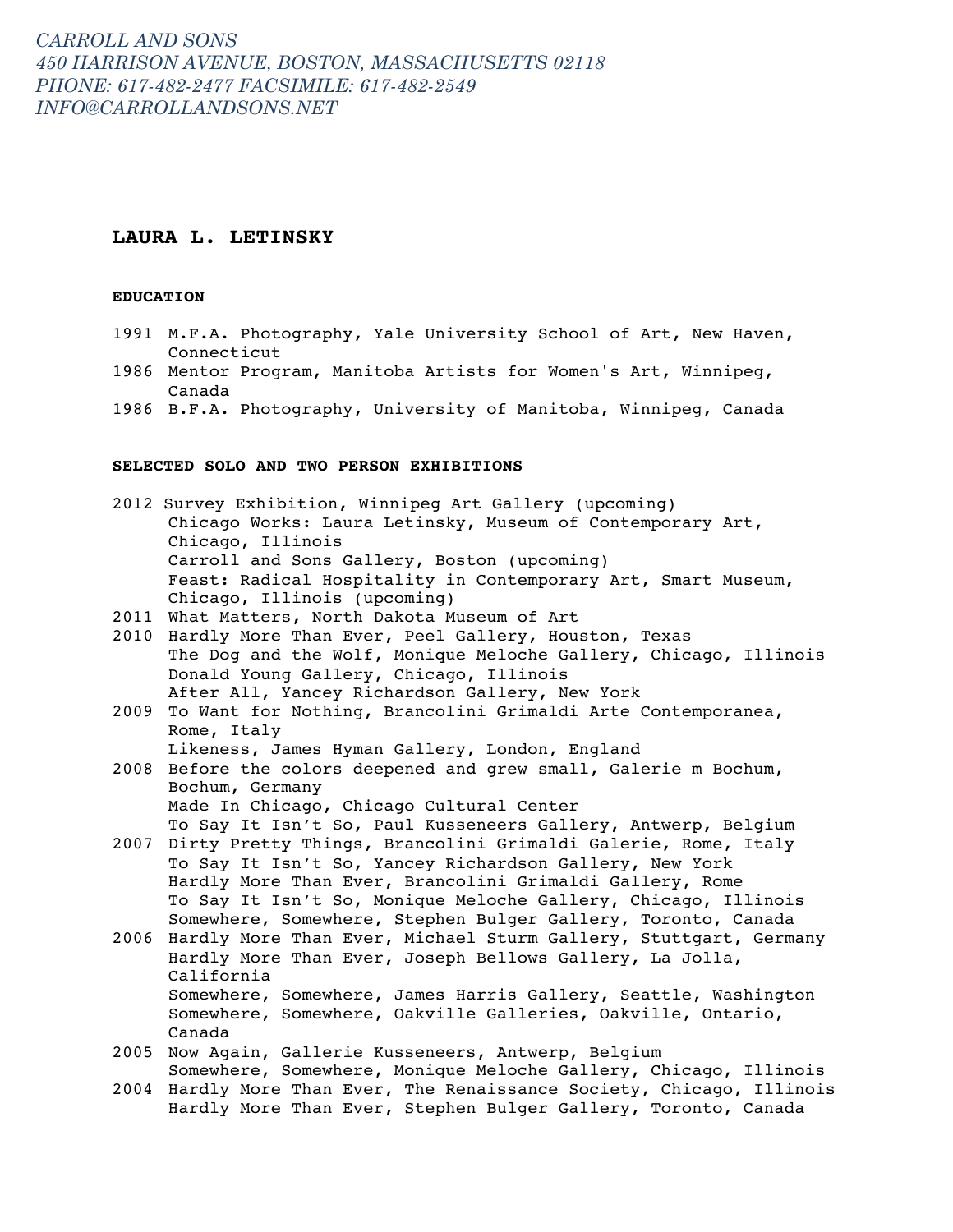Hardly More Than Ever, Robert Klein Gallery, Boston, Massachusetts Aftermath: Still-life photographs by Laura Letinsky, Cleveland, Ohio Museum of Art, Cleveland, Ohio 2003 I did not remember I had forgotten, Shine Gallery, London I did not remember I had forgotten, Edwynn Houk Gallery, New York I did not remember I had forgotten, Monique Meloche Gallery, Chicago, Illinois Morning, and Melancholia, Iowa University Gallery 2002 Morning, and Melancholia, Edwynn Houk Gallery, New York Venus Inferred-Self Portraits, Stephen Bulger Gallery, Toronto, Canada Morning, and Melancholia, Copia: American Academy of Food and Wine, Napa, California 2001 Laura Letinsky, Vox Gallery, Montréal, Québec, Canada 2000 Morning, and Melancholia, Carol Ehlers Gallery, Chicago Venus Inferred, Bishop's University, Québec, Canada 1998 Venus Inferred, Canadian Museum of Contemporary Photography (Touring), Ottawa, Ontario, Canada 1997 Coupling, Museum of Contemporary Photography, Chicago, Illinois 1995 Venus Inferred, The Print Club, Philadelphia, Pennsylvania Venus Inferred, Arts Gallery, Minneapolis, Minnesota 1994 Intimate Stages, Presentation House, Vancouver, British Columbia Venus Inferred, Lawndale Art and Performance Center, Houston, Texas 1993 Intimate Stages, Photographers' Gallery, Saskatoon, Canada Intimate Stages, Le Mois de la Photo, Optica Gallery, Montréal, Canada 1992 Intimate Stages, Exit Gallery, University of Nevada, Reno, Nevada Intimate Stages, Florida International University, Miami, Florida 1991 Intimate Stages, Floating Gallery, Winnipeg, Canada 1985 Recent Work, Floating Gallery, Winnipeg, Canada

### **SELECTED GROUP EXHIBITIONS**

- 2011 Conversations: Photography From The Bank of America Collection, Museum of Fine Arts, Boston, Massachusetes Eye Wonder: Photography From the Bank of America Collection, National Museum of Women in the Arts, Washington D.C. New Work, Valerie Carberry Gallery, Chicago, Illinois
- 2010 Still, Galerie m Bochum, Bochum, Germany Appetite, Brogan Museum, Tallahasse, Florida New York Photo Festival, Brooklyn, New York Masterworks of American Photography: Moments in Time, Amon Carter Museum, Texas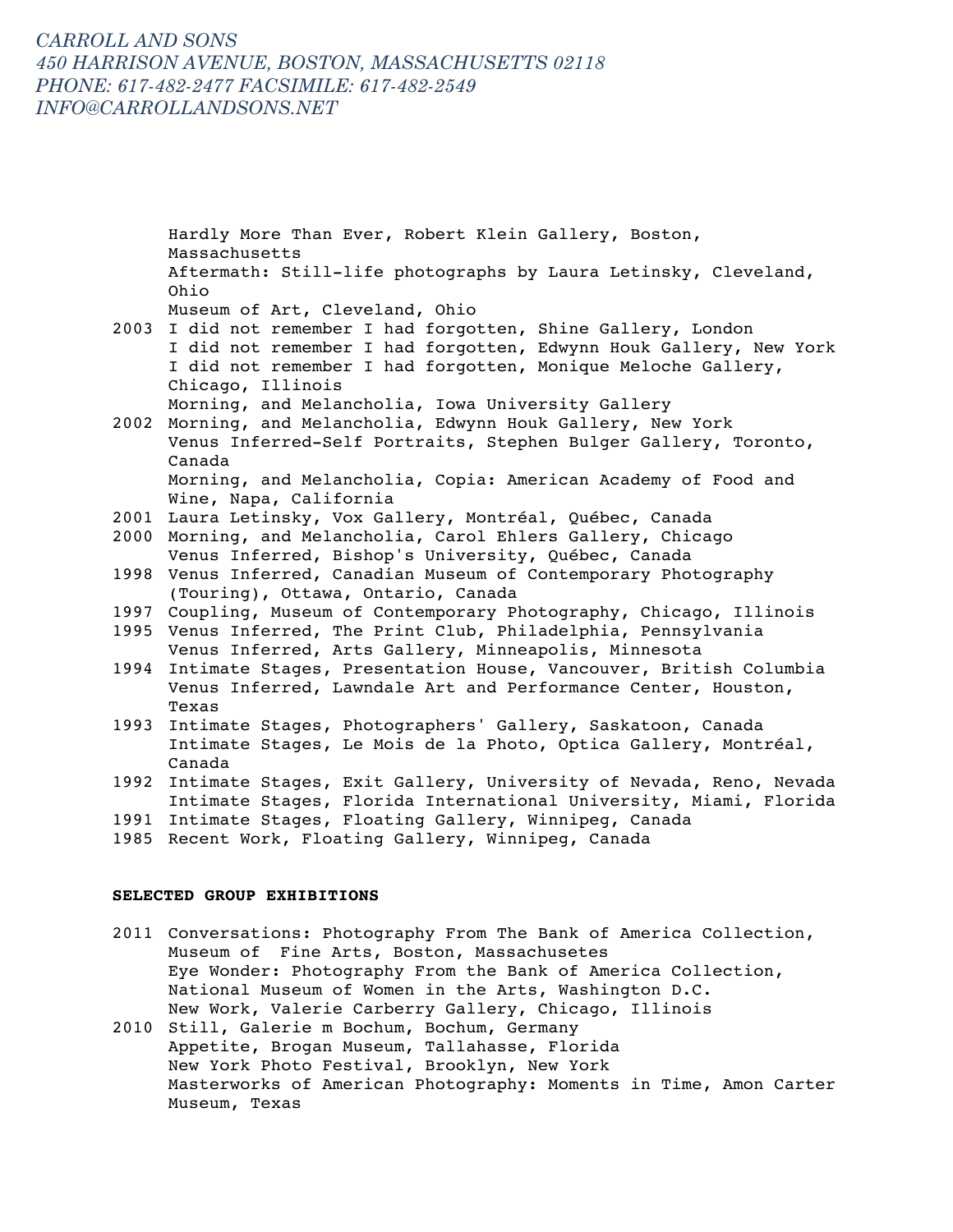2009 Other People's Fiction, Kenise Barnes Fine Art, Larchmont, New York Presence Through Absence, The Art Gallery of Brampton, Ontario, Canada Still Life, Robert Klein Gallery, Boston, Massachusettes Place and Presence: Photography from the Collection, Mary and Leigh Block Museum of Art, Illinois 2008 Stilles Leben: Triennale der Photographie in Hamburg, Found Galerie, Hamburg, Germany Interiority, Hales Gallery, London, England Ahh Decadence, School of the Art Institute Gallery, Chicago, Illinois Made in Chicago; LaSalle Bank Collection, Chicago Cultural Center, Chicago, Illinois Permanent Collection New Acquisitions, Museum of Contemporary Art, Chicago, Illinois What We Bring To The Table, Oakville Galleries, Ontario, Canada Water-Stone, Gallery 148, Minneapolis College of Art & Design, Minneapolis, Minnesota 2007 RoomXRoom, James Harris Gallery, Seattle, Washington Allusive Moments, Rena Branstein Gallery, San Francisco, California (In)habitations," Judy Ann Goldman Fine Art, Boston, Massachusetts Interiority, Hales Gallery, London, England Internationale FOTO Triennale, Esslingen, Germany Photography Now, Wright State University, Dayton, Ohio Still Life, Pulliam Deffenbaugh Gallery, Portland, Oregon 2006 Michael Hoppen Contemporary, London, England Gimme Shelter, Shelter Island, New York Home of the Free, Hyde Park Art Center, Chicago, Illinois Taken for Looks, Southeast Museum of Photograph, Daytona, 15th Anniversary Exhibition, The Print Center, Philadelphia Time's Arrow: Twelve Random Thoughts on Beauty, Rotunda Gallery, Brooklyn, New York 2006 Taken for Looks, Southeast Museum of Photography, Daytona Beach, Florida 2005 Crossings: 5 Artist Cultural Exchange, Chicago Cultural Center, Chicago, Illinois Crossings: 5 Artist Cultural Exchange, Museum of Fine Art, Kaohsiumg, Taiwan Ripe for Picking, Jim Kemper Fine Art, New York Epilogue, Jane Jackson Gallery, Atlanta, Georgia About Place, Galería Pilar Parra & Romero, Madrid, Spain 2004 About Face: Photographic Portraits from the Collection, The Art Institute of Chicago, Chicago, Illinois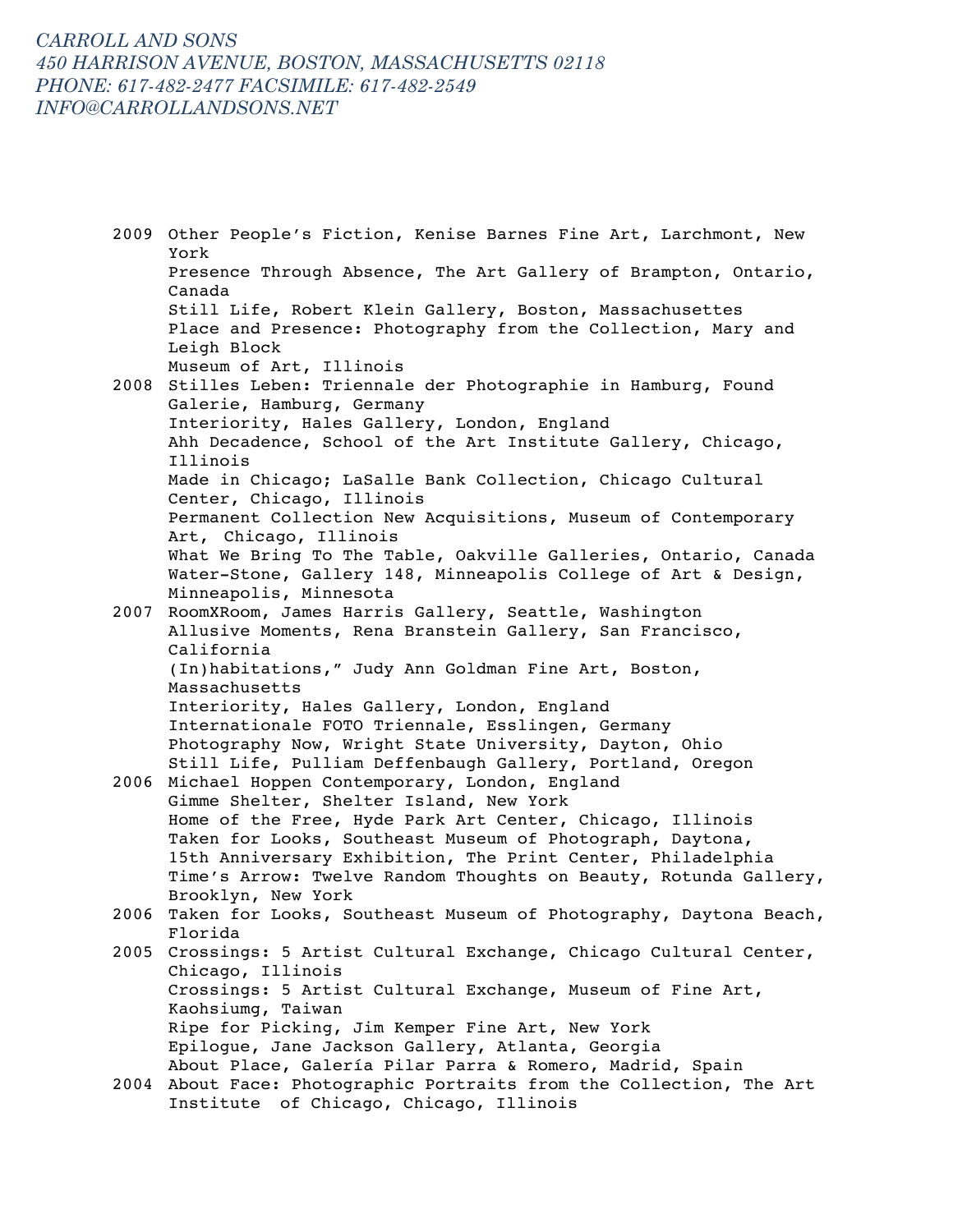Acting Out, University of Iowa, Neuberger Museum of Art, New York Truth Matters, Houston Center of Photography, Houston, Texas Self-Exposed, Stephen Daiter Gallery, Chicago, Illinois DOMICILE, Center for Contemporary Art, Seattle, Washington About Face, Benise Bibro Gallery, New York Collecting: A Thirtieth Anniversary Celebration, Smart Museum, Chicago, Illinois Dust to Dust, University of Essex, England Beyond Compare: Woman Photographs on Beauty, BCE, Toronto; Vancouver; Montréal; Amsterdam; Portugal (touring) 2003 Locating Intimacy, San Francisco Cameraworks Feminine Persuasion, Kinsey Institute, University of Indiana, Indiana 2002 Home Stories, Winnipeg Art Gallery, Winnipeg, Canada 2001 Subjects/Objects, Art Institute of Chicago, Chicago, Illinois The Power of Reflection, Saidye Bronfman Center, Montréal, Canada 2000 Crossing the Line, Art Institute of Chicago, Chicago, Illinois Voyeurism, Catherine Edelman, Chicago, Chicago, Illinois 1999 L'image complice, Nederlands Foto Instituut, Rotterdam, Brussels, Casino, Chicago Starry Nights, Carol Ehlers Gallery, Chicago, Illinois Affinities, Sadiey Broffman Museum, Montréal, Canada Domesticated, Worcester Museum, Massachusetts 1998 Surface: Contemporary Photographic Practice, London, England 1997 University of Chicago Faculty Exhibition, SMART Gallery, Chicago, Illinois 1996 Kiss This, Focal Point Gallery, Essex, England 1995 Undertow, NAME Gallery, Chicago, Illinois Versimilitudes and the Utility of Doubt, White Columns Gallery, New York The Body Photographic, The Contemporary Arts Center, New Orleans, Louisiana 1994 New Acquisitions, San Francisco Museum of Modern Art, San Francisco, California 1993 Intimate Stages, Midtown Y, New York 1992 Exhibition of Photography, The Berkshire Museum, Pittsfield, Massachusetts 1991 The Pleasures and Terrors of Domestic Comfort, Museum of Modern Art, New York 1990 Latent Images, Gallery 44, Toronto, Canada 1987 Merchants of Love, SAW Gallery, Ottawa, Canada 1987 Multiplicities Ukrainian Cultural Center, Winnipeg, Canada A Multiplicity of Voices, 13 Women Artists, Plug In Art Gallery, Winnipeg, Canada

1986 Environments and Situations, Juried Exhibition, Janet Ian Cameron Gallery, Winnipeg, Canada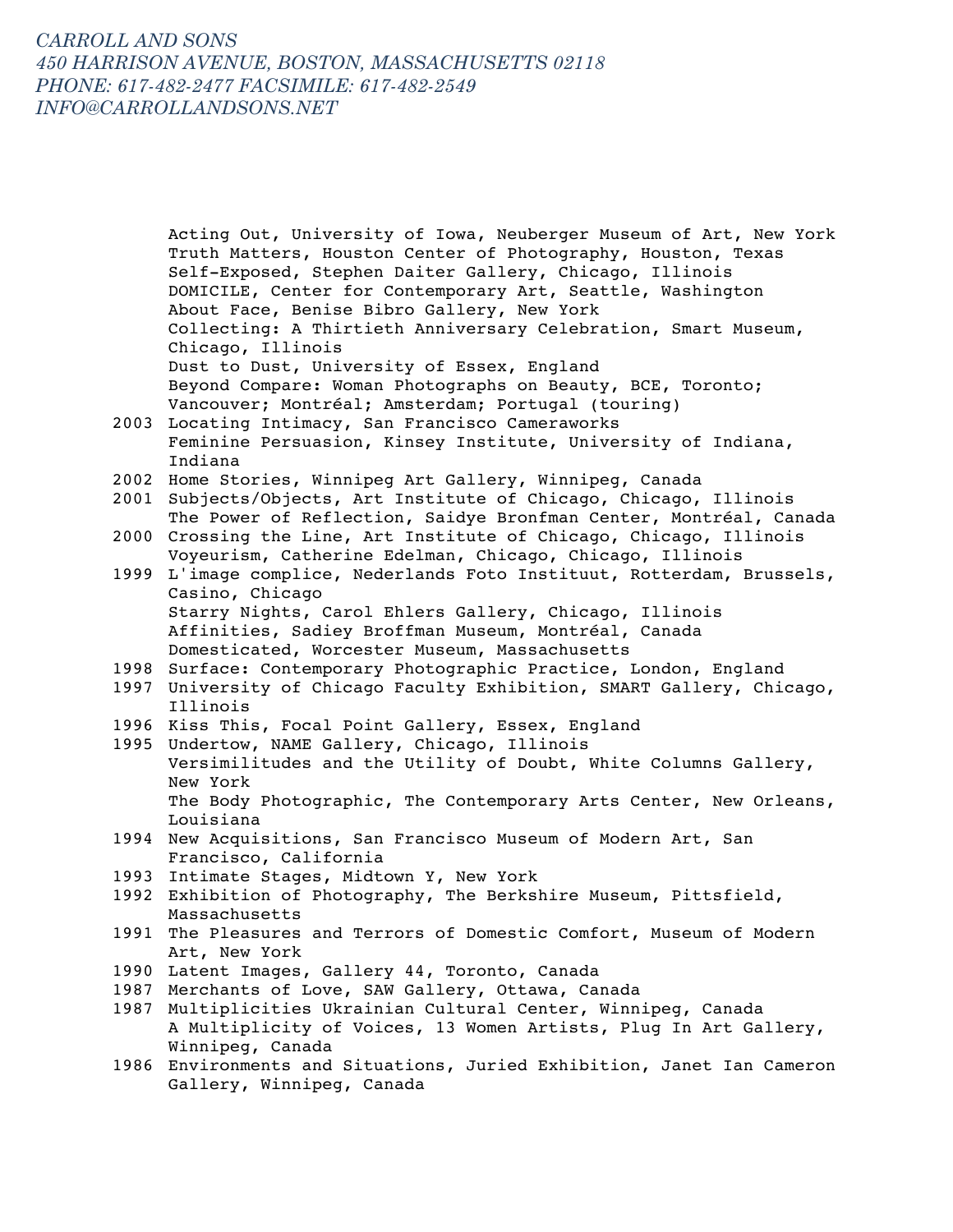#### **SELECTED AWARDS AND HONORS**

- 2009 Deutche Bank Prize Nominee
- 2008 American Photography 24
- 2003 Richard Driehaus Foundation Award, Chicago
- 2002 Illinois Arts Council Grant
- 2001 Anonymous Was A Woman, New York
- 2000 Guggenheim Fellowship Award, Photography
- 1998 Canada Council Mid-Career Grant for Visual Artists, Photography
- 1997 Community Arts Assistance Program, Department of Cultural Affairs, Chicago Illinois Arts Council, Photography Fellowship Finalist
- 1994 Canada Council "B" Grant for Visual Artists, Photography
- 1993 The Barbara Spohr Endowment Award for Excellence in Photography, Banff Center for the Arts
- 1992 The Banff Program Photography Residency Canada Council "B" Grant for Visual Artists, Photography
- 1991 Yale School of Art George Sakier Award for Excellence in Photography
- 1990 Manitoba Arts Council Award
- 1989 Manitoba Arts Council Project Grant Lila Wallace Acheson Readers Digest Award Winnipeg Arts Advisory Council Grant
- 1987-8 Manitoba Arts Council Visual Arts Grant Manitoba Arts Council Project Grant

### **COLLECTIONS**

Air Canada Amon Carter Museum, Ft. Worth Art Institute of Chicago Bank of America, LaSalle Collection Capital Group Collection, Los Angeles Canada Council Visual Artbank Canadian Museum of Contemporary Photography Cincinnati Art Museum Citizens Bank Cleveland Museum of Art Contemporary Art Museum, St. Louis Haggerty Museum of Art, Marquette University Hermes International, Paris Indianapolis Museum of Art Jersey City Museum Krannert Art Museum, University of Illinois at Urbana-Champaign Manitoba Arts Council Visual Artbank Microsoft Art Collection, Seattle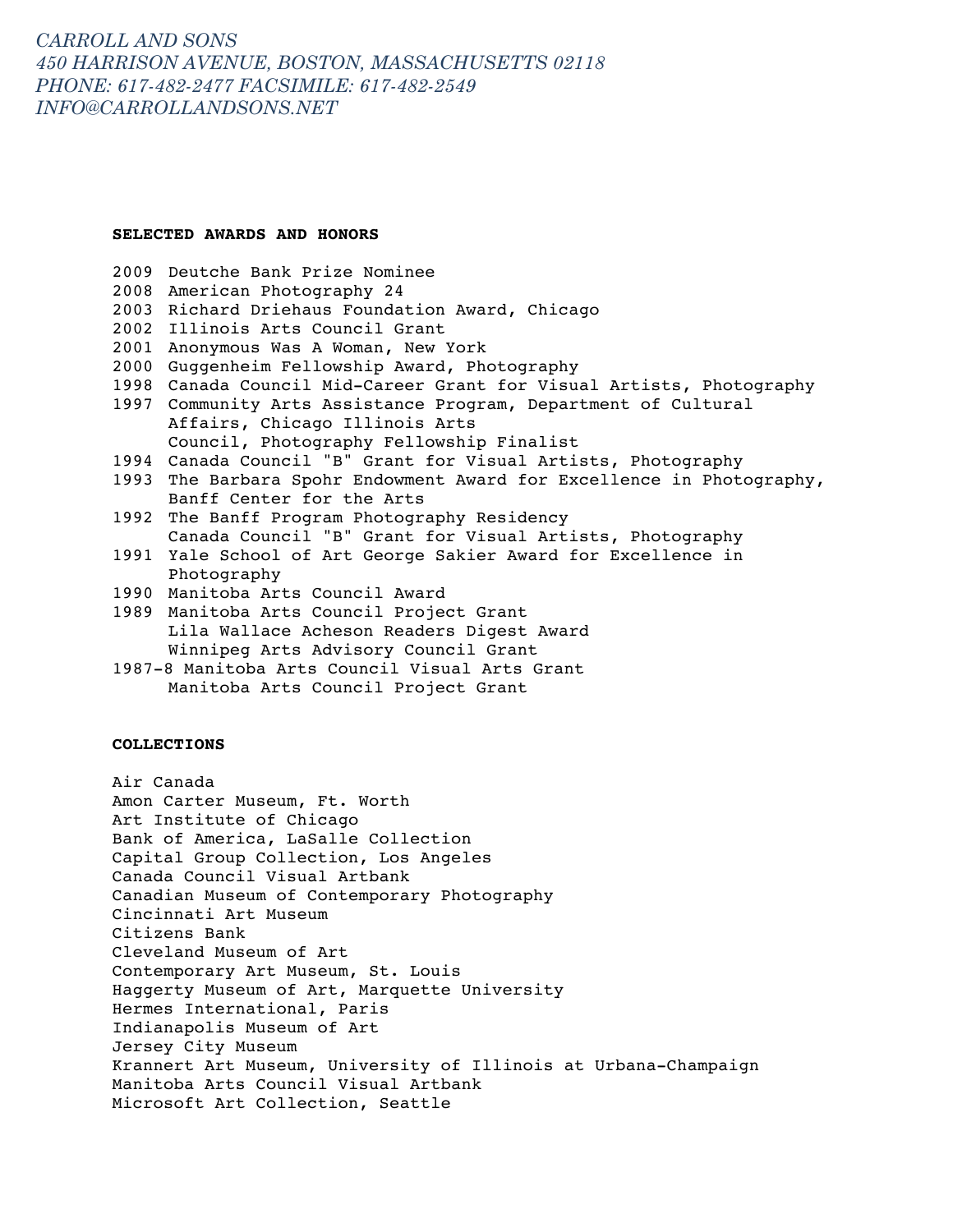Museum of Contemporary Art, Chicago Museum of Contemporary Photography, Chicago Museum of Fine Art, Houston North Dakota Museum of Art Portage la Prairie Art Center San Francisco Museum of Modern Art Winnipeg Art Gallery Yale University Art Gallery Yale University Sterling Library

#### **SELECTED PUBLICATIONS AND CATALOGS**

2010 After All, Damiani 2009 Elle Décor, May Elle UK, June Farhrenheit Magazine, " Symbols: Paper Museum", Mexico City Gastronomica, Jamie Horowitz, Autumn Waterstone, Poetry, Winter 2008 American Photography 24, New York, NY Esse: Arts + Opinions, #65, Montreal New York Times Magazine Anthology, W.W. Norton, NY Richard Koenig House, R. Wright Auction House 2006 Border Crossings, Winnipeg, Canada Look Now! Monaco Reps, New York 2006 Gourmet Magazine, August Still-Life, Iris Publications, Stoke-on-Trent, England

2005 Now Again, Gallerie Kusseneers, Antwerp, Belgium (DAP) Art and Photography, ed., Susan Bright, Thames and Hudson, London, England Invented Melodrama in Contemporary Photography, UIMA and The Neuberger Museum of Art

2004 Hardly More Than Ever, The Renaissance Society, Chicago, Illinois Criticizing Photographs: An Introduction to Understanding Images, Terry Barrett, McGraw-Hill Higher Education Chicago Photographs: From the LaSalle Bank Photography Collection, LaSalle Bank Contemporary Art Photography, ed. Charlotte Cotton, London (Thames and Hudson)

- 2003 Eating Architecture, ed., Jamie Horowitz and Pauletter Singley, Cambridge (MIT Press) Feminine Persuasions, Bloomington, Indiana (Phaidon Press) 2002 Blink: 100 Contemporary Photographs, London (Phaidon Press)
- 2000 Venus Inferred, ed., Lauren Berlant, (University of Chicago Press) Intimacy, ed., Lauren Berlant, Chicago (University of Chicago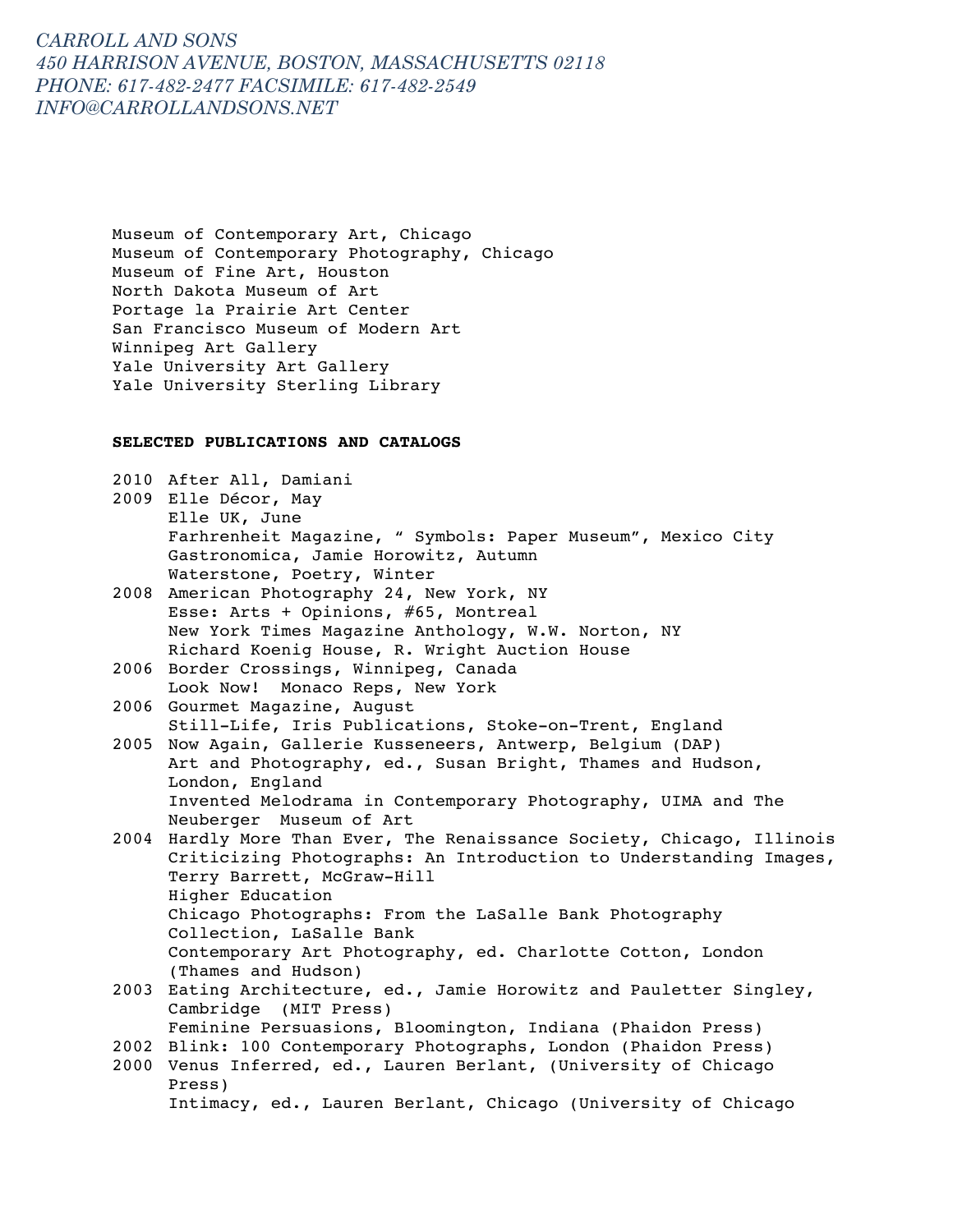Press)

- 1999 Voyeur, ed., Steven Diamond, New York (Harper Collins Border Crossings)
- 1997 Coupling, ed., Lynne Tilman, Chicago Museum of Contemporary Photography Surface: Contemporary Photographic Practice, Londo (Booth
- Clibborn Publishers) 1996 Exploring Color Photography, 3rd Edition, ed., Robert Hirsch, Madison, WI (Brown and Benchmark Publishers)
- 1995 The Body Photographic, Exhibition Catalogue, The Contemporary Art Center, New Orleans Verisimilitudes and the Utility of Doubt, ed., Bill Arning and Gregory Crewdson, White Columns
- 1994 Parallelogramme, Vol. 20, No. 2 and Vol. 19, No. 2
- 1989 The World Going On Without Us, Border Crossings, January
- 1987 A Multiplicity of Voices, Exhibition Catalogue, Winnipeg, Plug In Art Gallery Contemporary Art in Manitoba, Exhibition Catalogue, Winnipeg Art Gallery

### **CRITICAL WRITINGS**

- 1999 "Self-Exposure(s): The Photographs of Tabata-San," Public Culture, Spring
- 1997 "On Books," ed., E.J. Bellocq, Nobuyoshi Araki, Nan Goldin, and Aura Rosenberg, New Art Examiner, May Graduating Master of Fine Arts Student Exhibition, Smart Museum of Fine Arts, Chicago, Illinois
- 1996 Curatorial Statement, "What's Love Got To Do With It?", Randolph Street Gallery, Chicago, Illinois

#### **SELECTED REVIEWS AND ARTICLES**

- 2010 Art Forum, February Time Out, February New City Art, online review
- 2009 Sleek Magazine, Germany Women in Photorgraphy, online exhibition Velvet La Repubblica Magazine, September EvanSklar Photography Blog, featured artist, Summer Elle Décor UK, June
- 2008 Photonews: Zeitung für Fotografie, N. 9/10, September 2008, article New Yorker, October 10
- 2008 Art on Paper, November/December Arte, September, article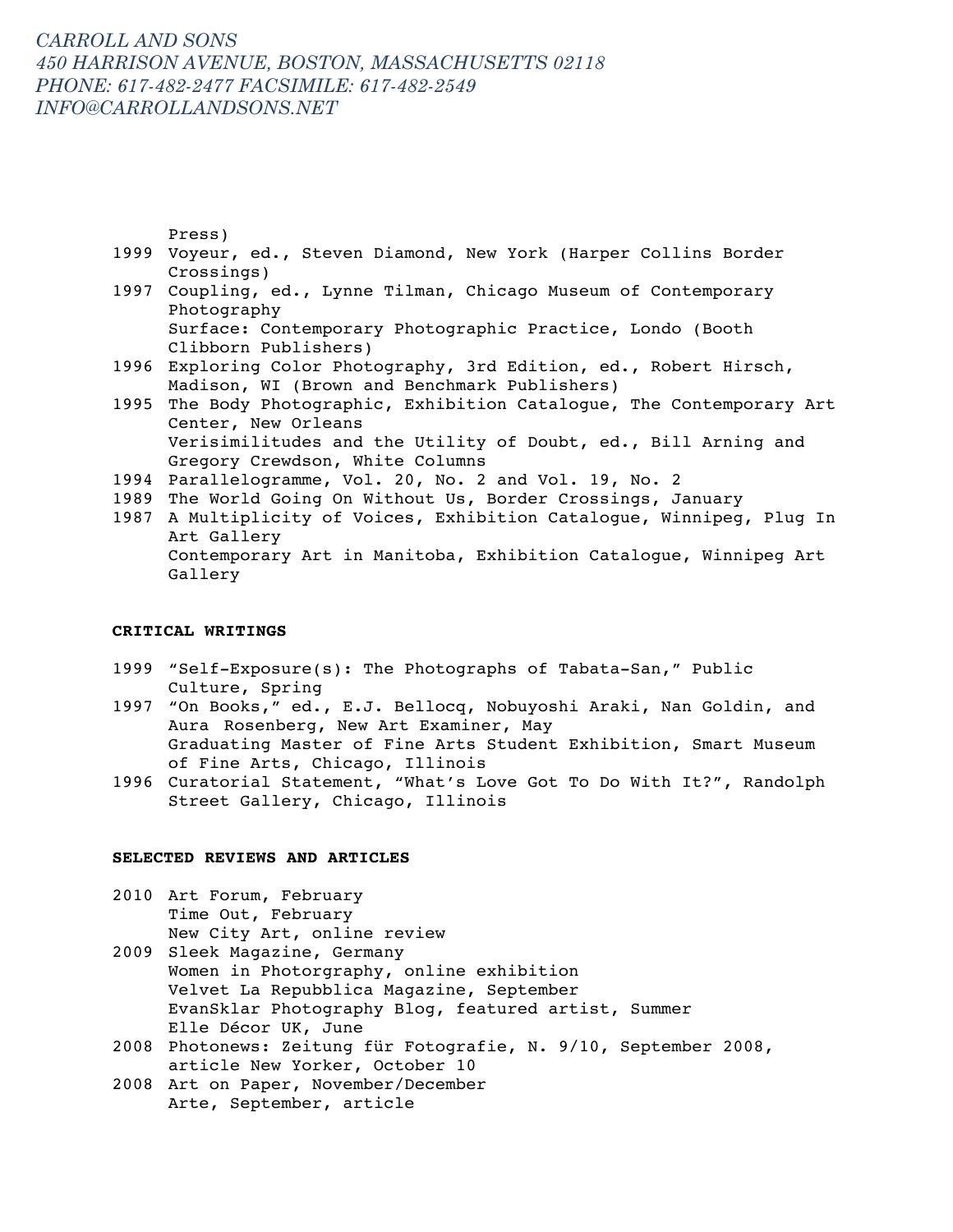Flair Italy, August, article Teen Vogue, Korea, article 2007 Toronto Globe and Mail, Gallery Going, March 31 Toronto Star, Visual Arts Section, March 29 2006 La Jolla Times CBC Radio 2005 Time Out, Chicago edition "Studio City," Chicago magazine Photo Pictorial, Hong Kong CBC Online Radio 3 2004 Mouth to Mouth, interview "On Edge," House and Garden, April/May New Yorker Grace Gluck review for the New York Times University of Chicago Alumni Magazine 2004 Stephen Frailey, "Laura Letinsky: Renaissance Society," Artforum, January University of Chicago Chronicle Interview with Charlotte Cotton, Contemporary Magazine, March "50 Top Previews: Laura Letinsky at the Renaissance Society," New York Times Sunday Magazine 2003 Vince Alletti, "Voice Choice," Village Voice, December 3 2003 Polly Ullrich, "Laura Letinsky: Monique Meloche Gallery, Chicago," Frieze, October 2002 Grace Glueck, Review of Morning, and Melancholia at Edwynn Houk Gallery, New York Times, March 8 2001 Vick Goldberg, "Size Matters," New York Times, August 5 2000 Susan Snodgrass, "Laura Letinsky at Carol Ehlers," Art in America, December 1999 Lynne Tilman, "Nude Notes," Art On Paper, January/February, Vol. 3, No. 3 1998 Nico Israel, "Guy McIntyre Gallery," Artforum, Summer Elizabeth Anderson, "Coupling Exhibition," Parachute, Summer Grace Glueck, Guy McIntyre Gallery, New York Times, January 23 1997 Interview with Ken Rockburn, "Venus Inferred," The Arts Network on Canadian Broadcast Company Radio Interview with Sandra Abma, "Venus Inferred," The Arts Network on Canadian Broadcast Company Radio 1994 "Intimate Stages at Presentation House," The Vancouver Sun, October 1 1993 Lisa Marks, "Intimate Stages at Optica Gallery," Backflash Magazine, Montréal, Summer 1991 "Intimate Stages", Winnipeg Free Press, September 28 1987 "A Multiplicity of Voices", Border Crossings, June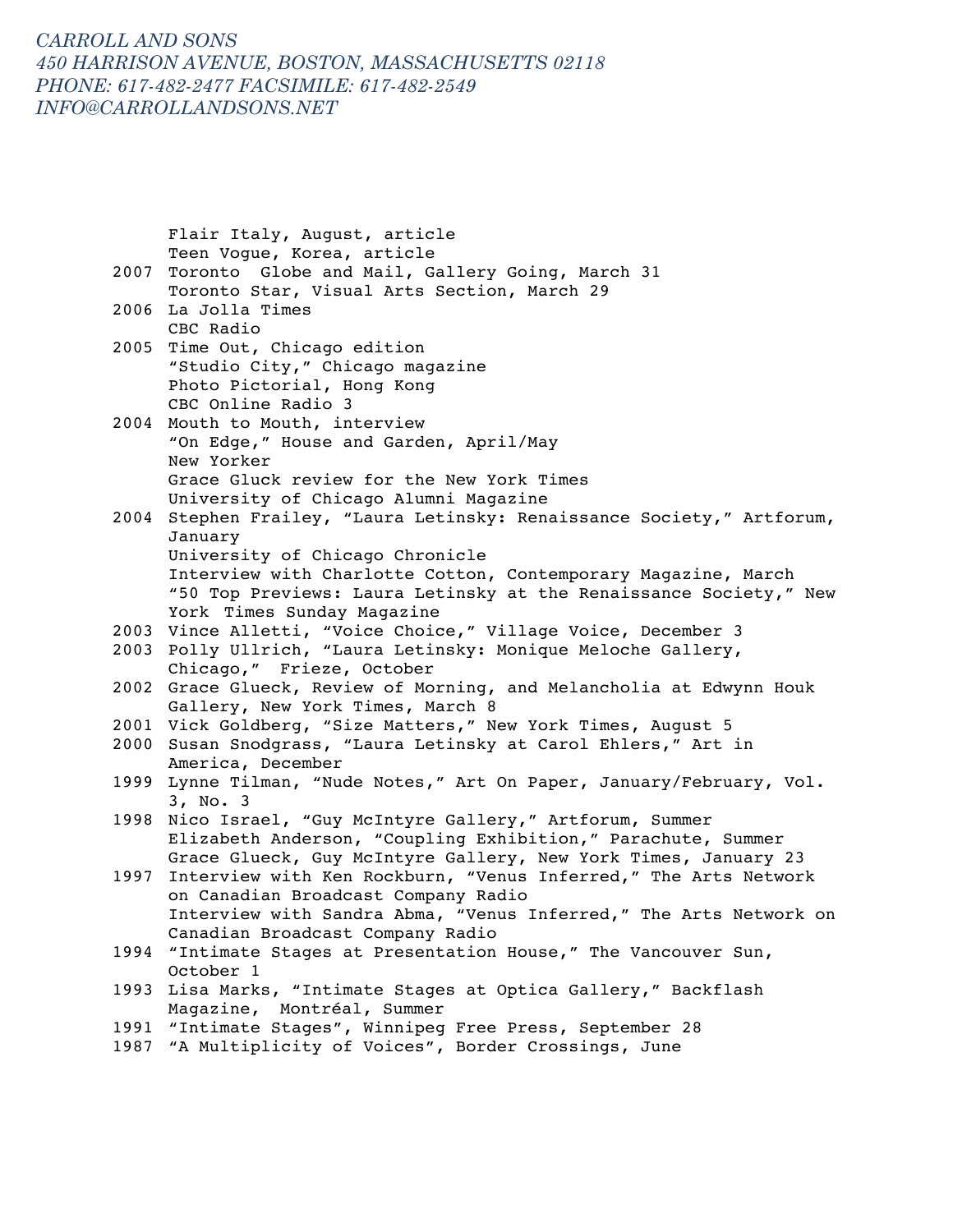### **TEACHING EXPERIENCE**

- 1994 present Professor and Chair, Department of Visual Arts, University of Chicago
- 1999 Visiting Artist, Yale-Norfolk Summer Art Program, Yale University School of Art
- 1993-1994 Visiting Assistant Professor, University of Houston Instructor, Yale-Norfolk Summer Art Program, Yale University School of Art
- 1993 Instructor, Yale-Norfolk Summer Art Program, Yale University School of Art Lecturer, University of Washington, Seattle
- 1992 Instructor, Bennington College, Vermont

### **SELECTED PROFESSIONAL ACTIVITIES**

|      | 2009 Randall Cliff Residency, Edinburgh, Scotland                      |
|------|------------------------------------------------------------------------|
|      | Lecturer, Photo Alliance, San Francisco; Mass College of Art,          |
|      | Boston, Massachusetts; Notre Dame University, Indiana                  |
| 2008 | Smart Museum, smart kids video and Web, Smart Museum, Chicago,         |
|      | Illinois                                                               |
|      | CAA Annual Conference Planning Committee 2010, Chicago, Illinois       |
|      | Lecturer, Taste3 Conference, Napa Valley, California                   |
|      | Lecturer, RIT, Rochester, New York                                     |
|      | Lecturer, Bowling Green State University, Ohio                         |
| 2007 | Royal Canadian Academy of Arts                                         |
|      | Lecturer, Microsoft Art Collection Artist Lecture Series               |
|      | 2006 Panelist, "Art Photography Now," Tate Modern, London, England     |
|      | Visiting Artist, Columbia College; Art Institute of Chicago,           |
|      | Chicago, Illinois                                                      |
|      | Reader, University of Chicago Press, Illinois                          |
|      | 2005 Visiting Artist, UCLA Photography Department                      |
|      | 2004 Participant, "Living Room," Television Pilot Project              |
|      | Lecturer, The Cleveland Museum of Art, Cleveland, Ohio                 |
|      | Visiting Artist, Art Institute of Chicago, IL; Columbia College,       |
|      | Illinois; School of the                                                |
|      | Visual Arts, New York                                                  |
|      | 2003 Visiting Artist, Rhode Island School of Design, Providence, Rhode |
|      | Island                                                                 |
| 2002 | Visiting Artist, Yale School of Art; Northwestern University;          |
|      | University of Manitoba, Canada; University of Chicago, Chicago,        |
|      | Illinois                                                               |
|      | Panelist, Gerhard Richter Exhibition, The Art Institute of             |
|      | Chicago, Chicago, Illinois                                             |
|      | Discussant, "Love and Pathology," Odyssey with Gretchen                |
|      | Helfridge, WBE                                                         |
|      |                                                                        |
|      |                                                                        |